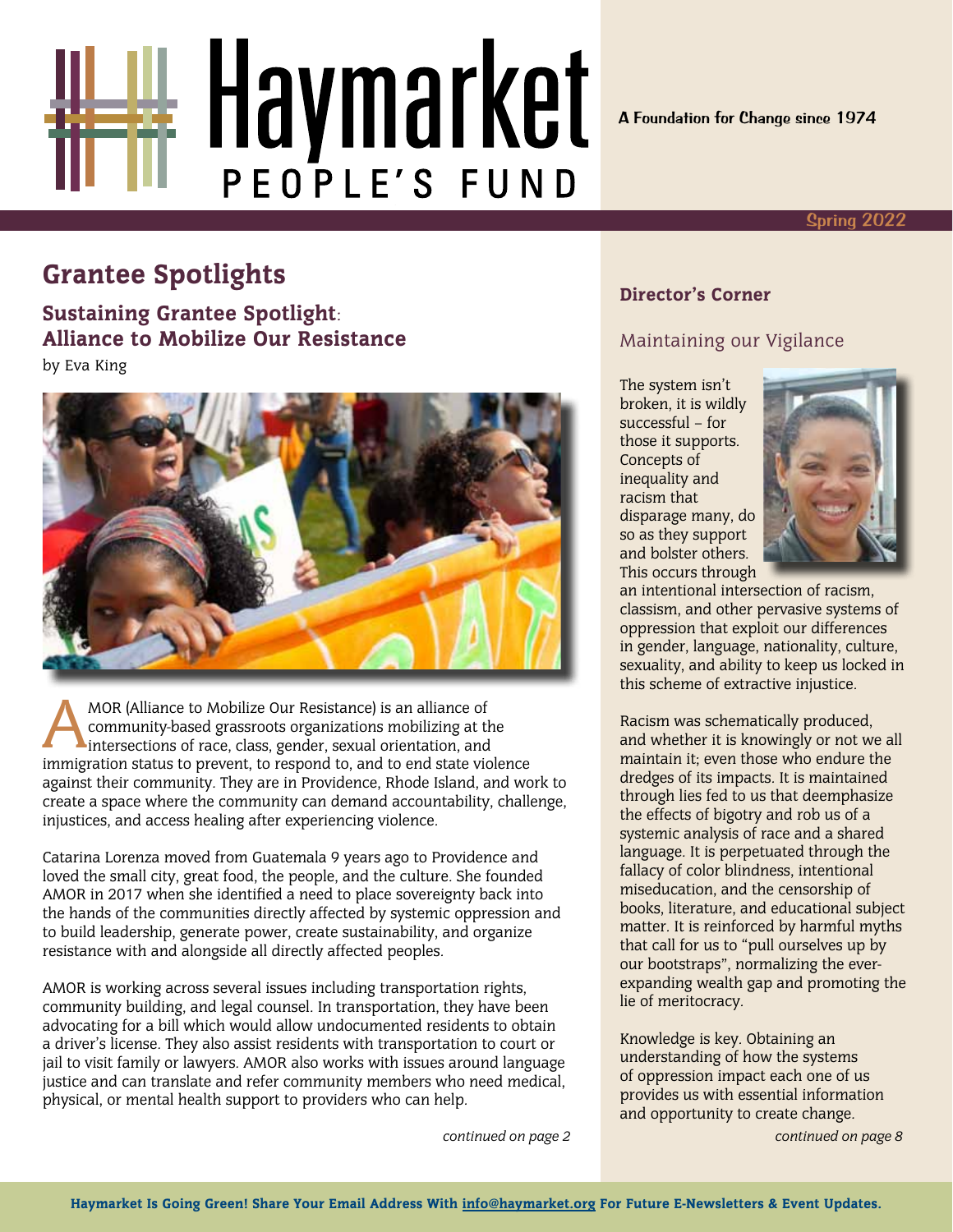#### Haymarket People's Fund

42 Seaverns Avenue Boston, MA 02130 Voice 617-522-7676 Fax 617-522-9580 [www.haymarket.org](http://www.haymarket.org)

#### Haymarket's Mission Statement

Haymarket People's Fund is an anti-racist and multi-cultural foundation that is committed to strengthening the movement for social justice in New England. Through grantmaking, fundraising and capacity building, we support grassroots organizations that address the root cause of injustice.

#### Haymarket's Vision Statement

Haymarket envisions a world free of racism and other oppressions:

- •Where peace and cooperation flourish
- •Where people are valued and respected for their gifts and able to bring their whole selves to humanity
- •Where vibrant communities thrive and different cultures are celebrated
- •Where abundant resources and opportunities are equally shared and distributed while honoring the earth and all within it.

#### Board of Directors

Fatou Drammeh Trina Jackson Brenda Lett Chanravy Proeung Cedric Shaw Claire Wheeler

#### Development Committee

Dorotea Manuela Magalis Troncoso

#### Finance Committee

Valeska Daley Fatou Drammeh Trina Jackson Ayeesha Lane Chanravy Proeung Julio Ruiz Cedric Shaw

#### Funding Panel Members

Abdifatah Ahmed Colleen Fitzpatrick Shaznene Hussain Strong Oak Lefebvre Abel Luna Ta'LannaMonique Miller Samantha Montano Landon Osborn Maegan Parrott

#### **Staff**

Staff can be reached at 617-522-7676 with the following extensions and e-mail addresses.

Ferron Dooley Fairchild Administrative Fundraising Coordinator X114 - ferron@haymarket.org

Jennifer Dowdell-Rosario Development Director X106 - jennifer@haymarket.org

Karla Nicholson Executive Director X103 - knicholson@haymarket.org

Maegan Parrot Communications Coordinator Jaime Smith Grants Director X115 - jaime@haymarket.org

#### Sustaining Grantee Spotlight: Alliance to Mobilize Our Resistance *continued from page 1*

AMOR believes in the power of bringing people together to build community and support. Building trust is hard and takes lots of time. Bringing people together who may share a similar culture or background can be a powerful tool to build relationships. Before the pandemic, they were hosting events and will continue to do so once it is safe.



AMOR is also a fierce advocate for immigrant rights. They have been hosting weekly consultations with lawyers, and Know Your Rights workshops regarding topics such as asylum, deportation, and access to benefits. They have also been working on a campaign to shut down the ICE detention center in Rhode Island.

If you are interested in learning more about the work that AMOR does or would like to get involved, you can learn more from their website [amorri.org](https://amorri.org/)

## Urgent Response Grantee Spotlight: Justice 4 Housing

by Eva King

Executive Director and Founder of Justice 4 Housing. As a formerly incarcerated woman, she became an advocate for stopping the revolving door within our prison system. While conducting a listening tour, she interviewed 100 formerly incarcerated woman, she became an advocate for stopping the revolving 100 formerly incarcerated women; they asked, what was the #1 contributor to their incarceration and what was the #1 barrier upon reentry; housing and employment were the #1 and #2 responses, in that order. Leslie explained how, "stable housing is the key to



a successful reentry. Without a stable home you are more likely to recidivate." To address this need, she founded Justice 4 Housing.

Justice 4 Housing is a group of formerly incarcerated, advocates and community allies with aligned spirit and goals. They operate from a people led process to organize for the abolishment

*continued on page 3*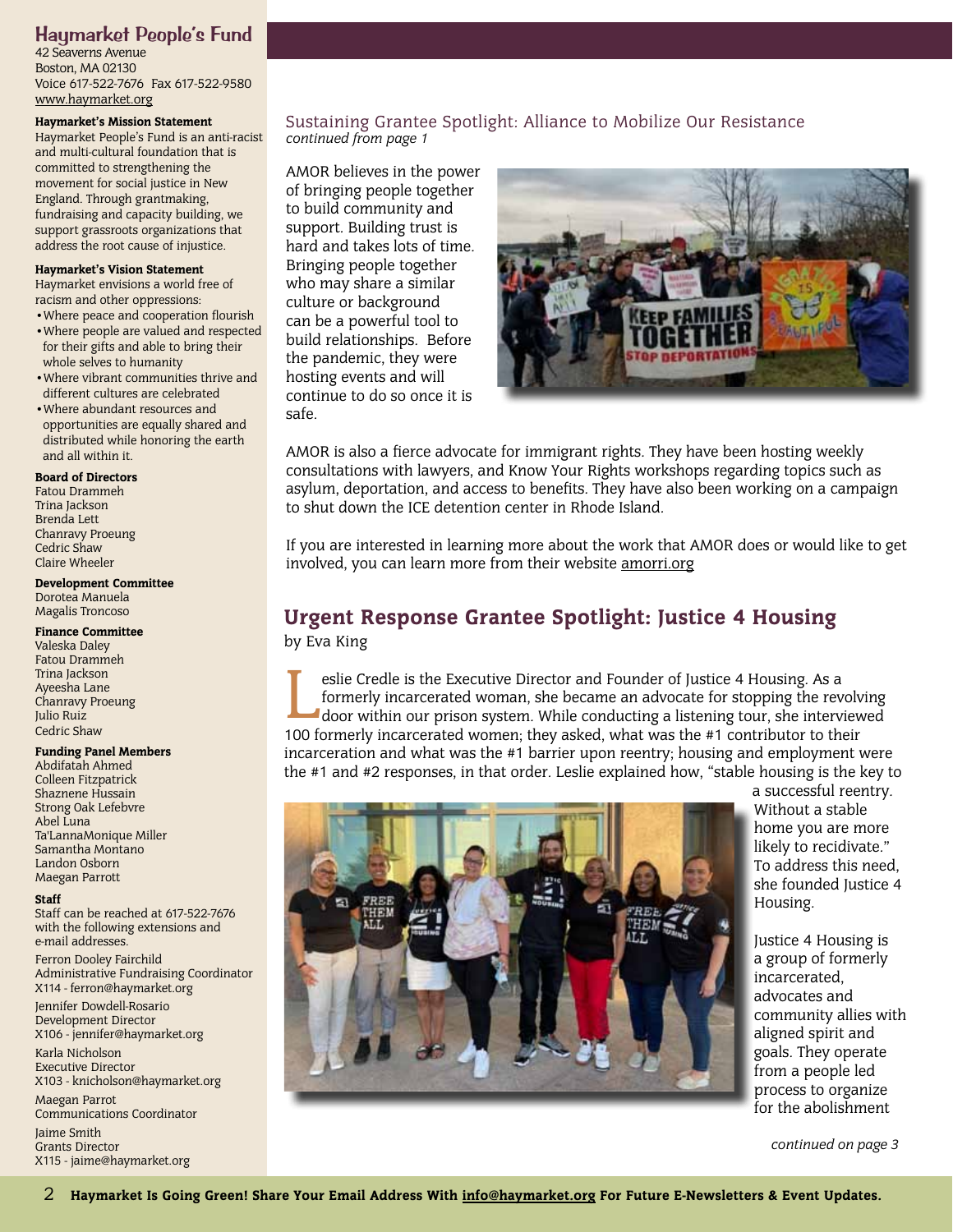#### Urgent Response Grantee Spotlight: Justice 4 Housing *continued from page 2*

of discriminatory federal, state, and local housing policies. They address the root causes of recidivism in correlation to homelessness, delivering holistic and community-based solutions.

Justice 4 Housing does direct service work through communitybased programs that support individuals who have been involved in the justice system, as well as through policy change. Their work centers around breaking down systemic barriers that destabilize communities and restrict access to private and public housing. In April 2022 they are kicking off their Far from Home campaign and will share a report they have been working on. The report proposes policy solutions to help overcome systemic discrimination against applicants who have had contact with the justice system and mitigate the ripple effects of lack of housing opportunities.

If you would like to learn more about Justice 4 Housing, access their resources, or get involved, you can learn more on their website at: [justice4housing.org](https://www.justice4housing.org)





#### Meet our Newest Funding Panel Member!

#### Landon Osborn

Landon is a Connecticut based Licensed Master Social Worker with 13 years of nonprofit work experience. Currently he serves as the Program Manager for CLICC Inc, a Connecticut state-wide nonprofit, that provides services for families impacted by the criminal justice system. Outside of CLICC, Landon serves as a Clinical Therapist for Reliant Behavioral Health & Community Services, an Adjunct Faculty for the University of Connecticut's Master of Social Work Program and field advisor for Southern Connecticut State University's School of Social Work. He is a current Board Member for the Friends Center for Children, on the Bereavement Care Network Advisory Committee and Community Action Agency

of New Haven's Advisory and Research Engagement Committee. Landon received his Master of Social Work Degree from the University of Connecticut in 2015, with focus on community organizing and a Bachelor of Science Degree from Southern Connecticut State University in 2012. He was born and raised in New Haven, CT. Landon is invested in creating equity and supporting oppressed communities on a micro and macro level.

#### Donor Testimony

It's deeply moving to see the way Haymarket is transforming the power dynamics of the economy…I grew up in Western Massachusetts, in the same town where my family came as early colonizers in the 1700's and started a paper Western Massachusetts, in the same town where my family came as early colonizers in the 1700's and started a access to, and hopefully in that process shift how my family engages with "wealth" (at least the future generations, fingers crossed!).

The way that you all invest in communities is an example I can point to when I'm trying to express the kind of world I want to live in. "

-Robin Bean Crane, Haymarket Donor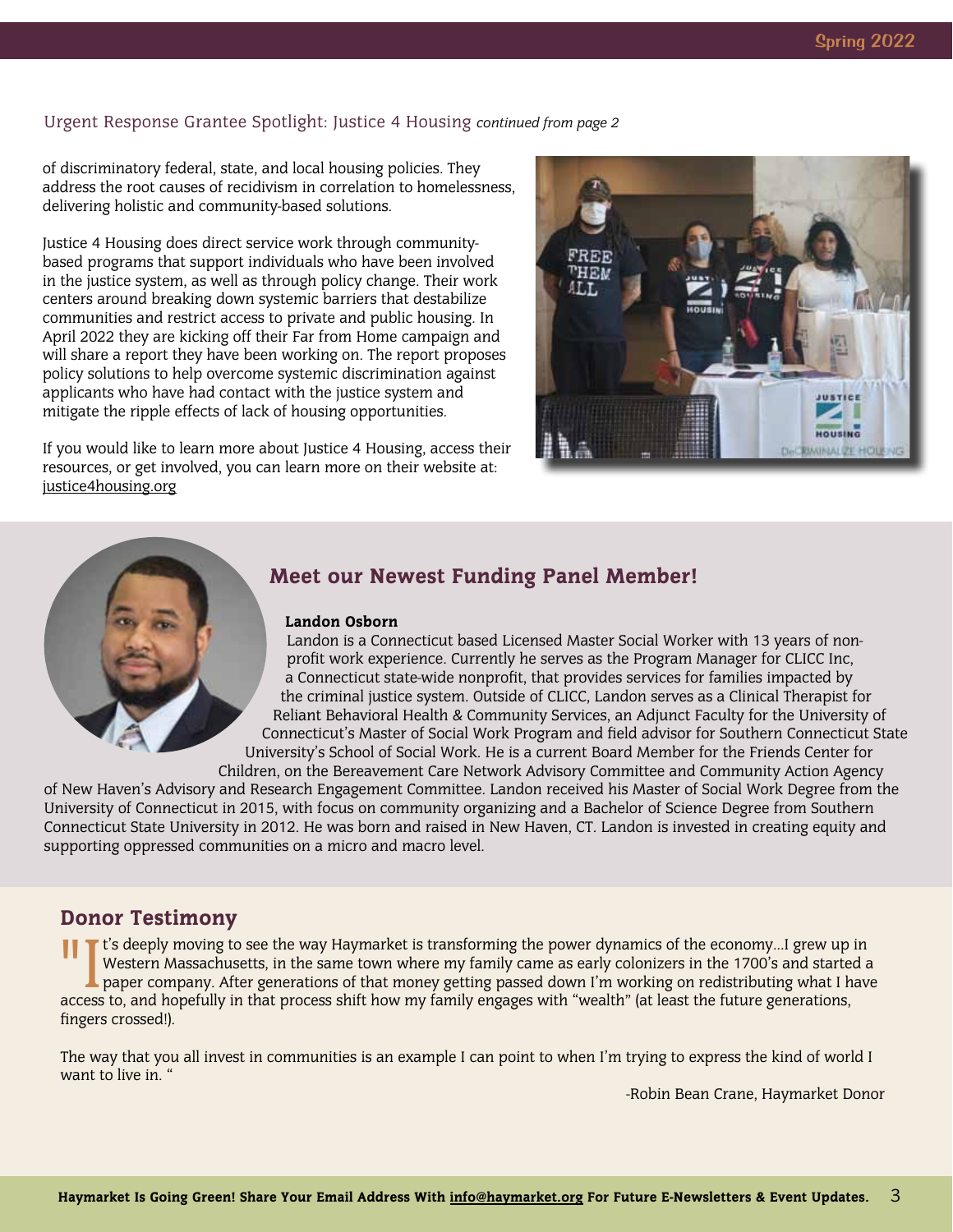### In Remembrance of Our Haymarket Community

s an organization Haymarket is entirely dependent on every member of our community, without the people of Haymarket, we could not exist. Whether they are a current or past member of staff or the funding panel; a grantee or of Haymarket, we could not exist. Whether they are a current or past member of staff or the funding panel; a the years has contributed to where we stand today and we honor their work and commitment.

We acknowledge that this memorial does not represent every member of our community that we have lost in recent times and we wish to honor those who are not represented here as well as those who are. We would like to uplift the lives of several of our community members who we lost this year and express our deepest gratitude for their contributions to the Haymarket community and the movement for justice.

#### Janet Axelrod November 1, 1951-December 26, 2021 Haymarket's First Staff Member



Janet Axelrod was a lifelong feminist, anti-capitalist and anti-racist who reimagined the process of funding social movements and planted the seeds of progressive culture within the tech industry. Janet was the first staff hire at Haymarket where she helped develop our model of activist-led

philanthropy, she also helped found a national inherited wealth funding network, which included over a dozen organizations modeled on Haymarket. [Read Full](https://www.legacy.com/us/obituaries/nytimes/name/janet-axelrod-obituary?id=33078286)  [Obituary.](https://www.legacy.com/us/obituaries/nytimes/name/janet-axelrod-obituary?id=33078286)

Dianne "Dee" Clark 1957-2021 Haymarket Grantee



Dianne "Dee" Clarke was a prominent Maine activist, artist, playwright, founder of Survivor Speak USA and led efforts to end sex trafficking and homelessness. She devoted her life to advocating for the Portland, Maine area's most vulnerable women. She will be remembered for her relentless,

courageous, and inspiring pursuit for social justice. [Read](https://www.pressherald.com/2021/11/04/dianne-dee-clarke-activist-to-end-sex-trafficking-and-homelessness-dies-at-64/)  [Full Obituary](https://www.pressherald.com/2021/11/04/dianne-dee-clarke-activist-to-end-sex-trafficking-and-homelessness-dies-at-64/).

#### Robert "Renny" Cushing July 20, 1952 – March 7, 2022 NH Funding Board Member



Robert "Renny" Cushing was a NH State representative who staged a massive sit-in against nuclear power in the 1970s and spent later decades standing up for social justice at the Statehouse. Cushing was, a longtime victim-advocate who led New Hampshire's successful efforts to repeal the death penalty. [Read Full](https://www.seacoastonline.com/story/news/2022/03/07/robert-renny-cushing-dies-hampton-nh-house-democratic-leader-prostate-cancer/9417816002/)  [Obituary.](https://www.seacoastonline.com/story/news/2022/03/07/robert-renny-cushing-dies-hampton-nh-house-democratic-leader-prostate-cancer/9417816002/)

Jean Entine May 21, 1942 - May 17, 2022



The idea for what became Jean Entine's most significant social justice legacy emerged during early 1980s discussions she and a group of women held in a Cambridge bookstore, where they appraised the growing political clout of the women's movement.

"As it was portrayed in the press, we saw the movement as too white and too middle class for us," she recalled in a 1998 Boston Globe interview. "We were more interested in the women's movement that existed in the neighborhoods of any city, and the women who were doing the work that was unrecognized and not considered part of it."

*continued on next page*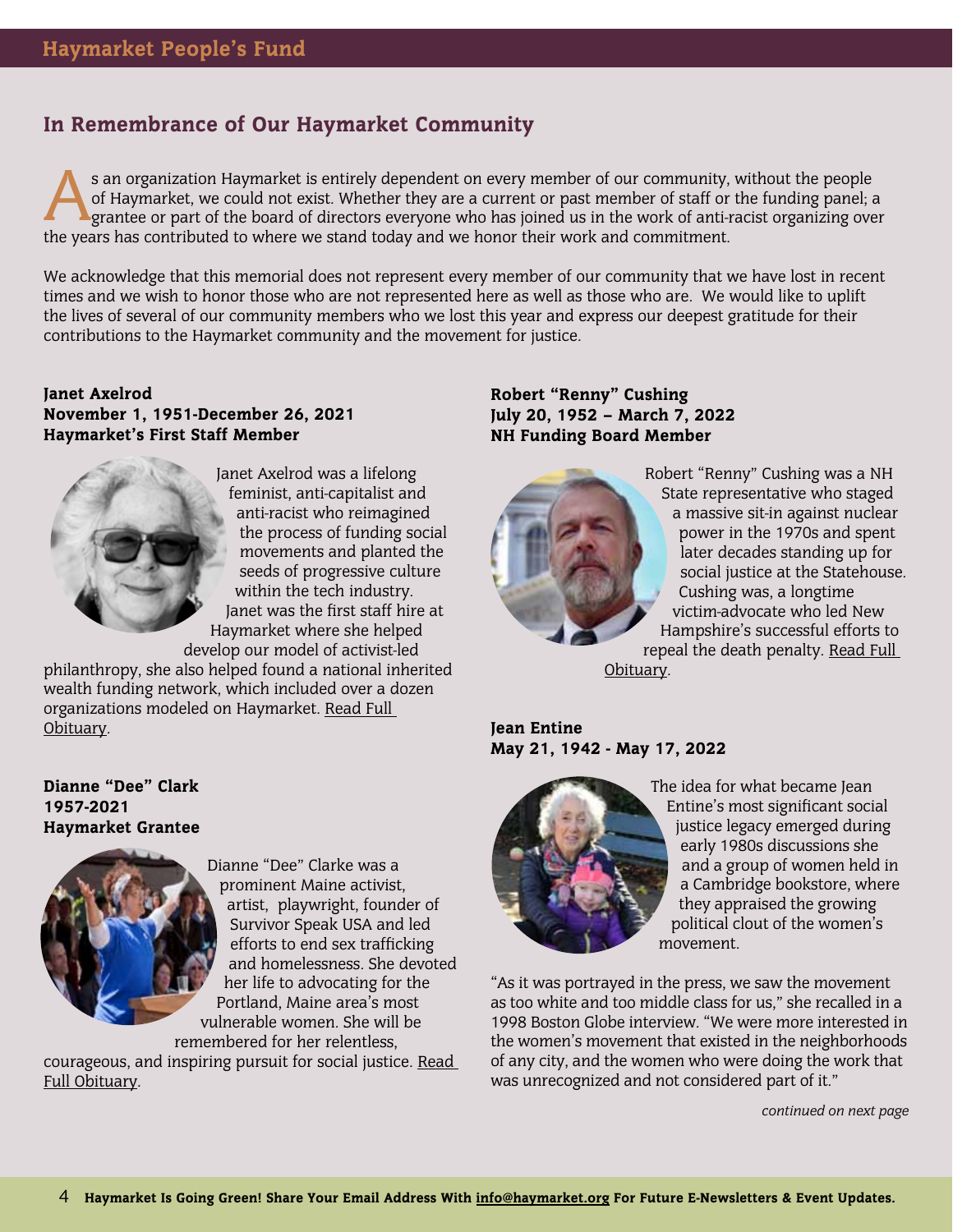She noted that "because of discrimination in our society, it's been hardest for women of color to get access to certain kinds of donors and to feel empowered to go into their community and ask for support."

Ms. Entine grew up in the South as a white woman of privilege and ended up living in Cambridge, where she became an early ally for women of color — a founder of the Boston Women's Fund and a tireless advocate for women of color gaining access to leadership roles.

She was 79 when she died May 17 in her Cambridge home of complications from hypertension and cerebral amyloid angiopathy. [Read Full Obituary.](https://www.bostonglobe.com/2022/06/19/metro/jean-entine-activist-ally-bostons-women-color-dies-79/?p1=BGSearch_Overlay_Results)

#### Adrian Ford February 28, 1947-January 16, 2021 MA Coordination Counsel and Funding Panel



Adrian Ford was a civil rights and community activist championing the causes of racial equality and social and economic justice. He founded the Fitchburg chapter of Three Pyramids Community and Economic Development Corporation and would serve as the Chief Executive Officer of the state-wide agency until he passed.

Adrian showed courage and worked tirelessly to "speak truth to power" to address the injustices that result from systemic and institutional racism[. Read Full Obituary](https://www.legacy.com/us/obituaries/telegram/name/adrian-ford-obituary?pid=197539521).

#### Deborah Lisi-Baker July 22, 1952 - March 18, 2022 VT Board Member



Deborah Lisi-Baker was an unparalleled fighter for disability rights in Vermont, a person whose quiet leadership inspired a generation of likeminded change-makers. In addition to her time leading the Center for Independent Living, Deborah was associate director of the University of Vermont's Vermont Center on

Disability and Community Inclusion, and worked with the Vermont Coalition for Disability Rights and the Vermont Coalition for Ethnic and Social Equity in Schools. Her advocacy work spanned four decades. [Read Full Obituary.](https://vtdigger.org/2022/03/25/unparalleled-advocate-for-vermonters-with-disabilities-deborah-lisi-baker-dies/)

#### Angel Nieto May 3, 1940 - December 18, 2021 MA Coordinating Counsel



As a teacher, poet, published author, visionary, community organizer, and artist Angel Nieto's love for, and commitment and generosity to all people and causes of freedom were legendary. A beloved teacher at Holyoke High School, he also made his mark as a parent organizer and fierce advocate for his students and their families. [Read Full Obituary](https://www.legacy.com/us/obituaries/gazettenet/name/angel-nieto-obituary?id=32045642).

Linda Marie Thurston August 7,1958 - May 23,2021 Haymarket Board Member



Linda Marie Thurston was a visionary, intellectual, activist, and social weaver who committed her life towards ending the violence of policing, imprisonment, and militarism, and building systems that promote community restoration, reconciliation, accessibility, and invest in lifeaffirming resources. [Read Full Obituary.](https://www.warresisters.org/she-wove-us-together-linda-marie-thurston-1958-2021)

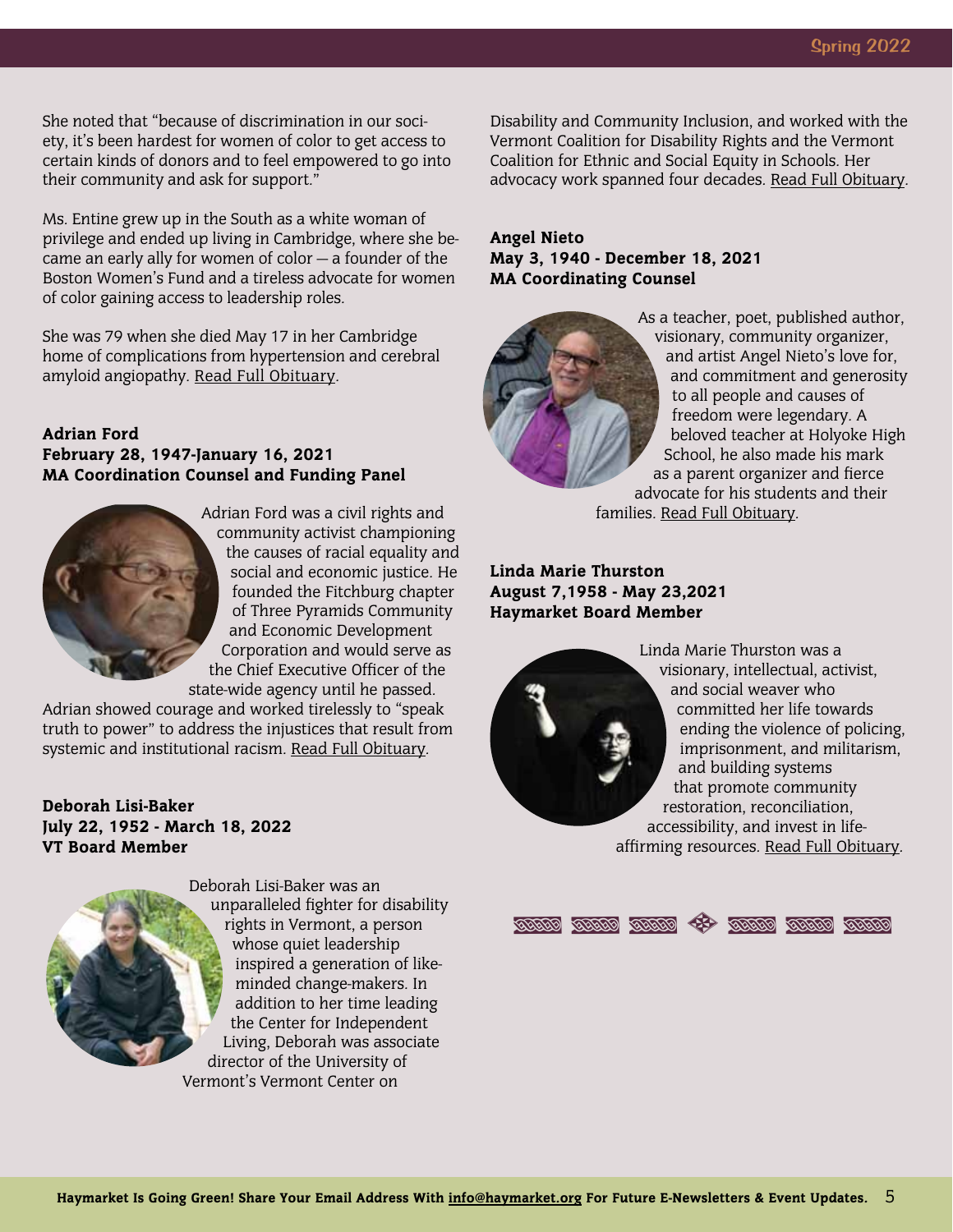# Celebration IF GRASSROOTS ORGANIZING **BOSTON** Friday, June 24, 2022 1-2 PM via Zoom

 $\star$  2022 VIRTUAL  $\star$ 

FREE TICKETS tinyurl.com/GrassrootsOrganizing22

#### HARVEST SPONSORS



Phillips Brooks House Association

Formerly known as the Lobster Feed, the Celebration is organized by, and funds, 14 organizations fighting for justice and liberation in Boston. Together, let's cultivate joy and raise \$130,000 for the movement!

#### 2022 PARTNER ORGANIZATIONS

Alternatives for Community & Environment (ACE) • Boston Ujima Project\* • City Life Vida Urbana\* • The City School\* • Asian American Resource Workshop (AARW) • Families for Justice as Healing (FJAH) • Greenroots, Haymarket People's Fund • Matahari Women Workers Center • Muslim Justice League • New England United for Justice (NEU4J) • Resist, Inc • Student Immigrant Movement (SIM) •

Youth Justice and Power Movement

\*New Partner

Bay and Merrimack Valley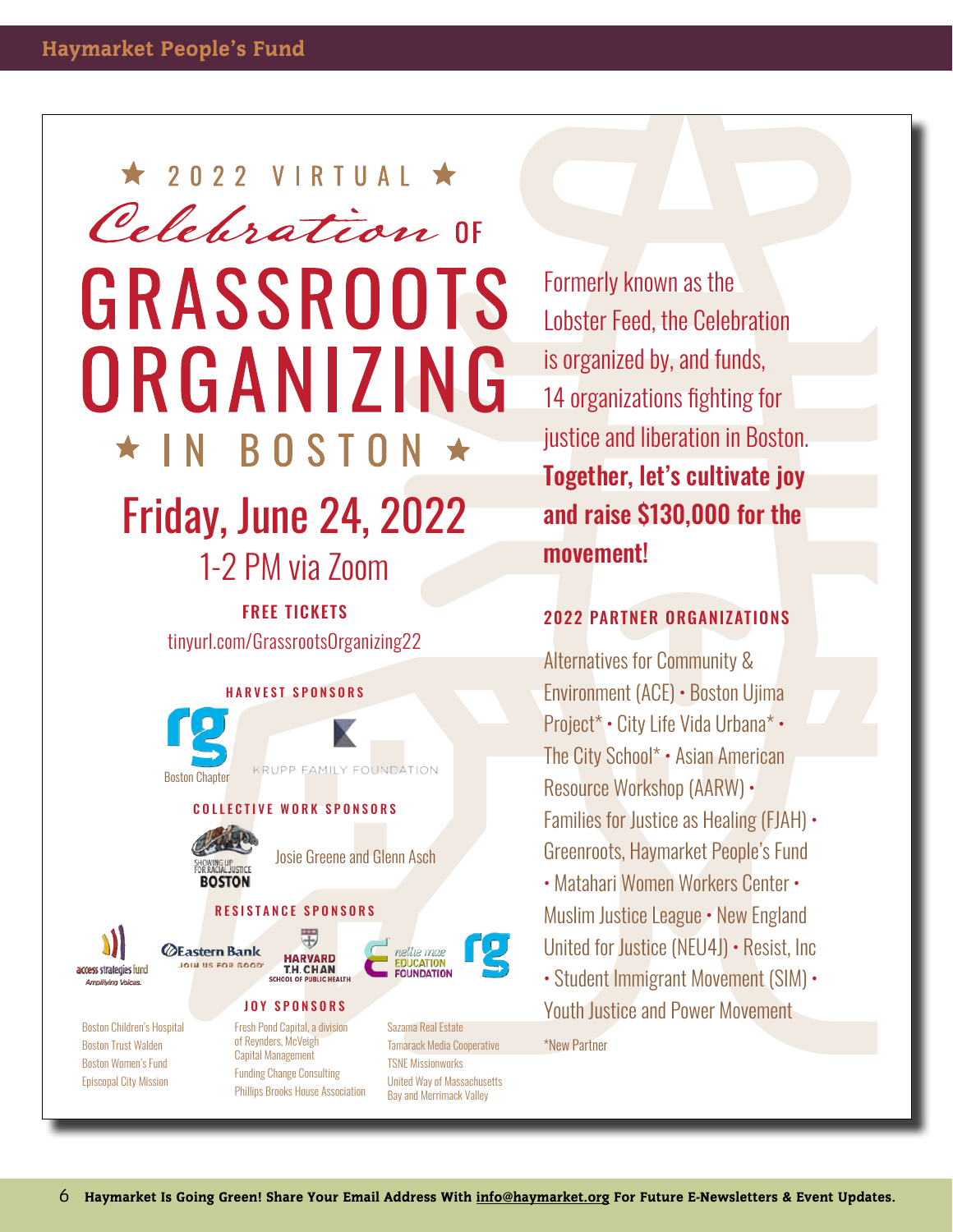$\blacktriangleright_{\mathbb{S}}^{\varrho}$ 



## THE COURAGE TO CHANGE

In 1998 Haymarket People's Fund an anti-racist, multi-cultural foundation, embarked on a deliberate process to advance the mission and undo the racism ingrained in every aspect of the organization. This open-ended process n 1998 Haymarket People's Fund an anti-racist, multi-cultural foundation, embarked on a deliberate process to advance the mission and undo the racism ingrained in every aspect of the organization. This open-ended process has been transformative throughout the structure, has:

- ❖ rewritten its mission
- ❖ updated and/or developed organizational policies and practices
- ❖ changed its leadership structure
- taken steps to shift its organizational culture.

To learn more about Haymarket's anti-racism journey, and obtain copies of "The Courage to Change", contact Haymarket at 617-522-7676 or [knicholson@haymarket.org](mailto:knicholson%40haymarket.org?subject=) (online puchases at: http://bit.ly/1oECItv)



WAYS TO GIVE!

You too can enjoy the rewarding experience of volunteering with Haymarket and having a significant impact in your community. Simply email Jaime a[t Jaime@haymarket.org](mailto:%20Jaime%40haymarket.org?subject=) to learn more about becoming part of the New England Regional Funding Panel, or Karla at [knicholson@haymarket.org](mailto:knicholson%40haymarket.org?subject=) about Haymarket's Board of Directors and committees. Participation is needed from Connecticut, New Hampshire, Rhode Island, Vermont, Maine and Western Massachusetts.

#### Please provide your email if you're interested in donor engagement.

#### WHY IS IT IMPORTANT FOR ME TO GIVE TO HAYMARKET

| $\Box$ I/We want to support Haymarket People's Fund |  |
|-----------------------------------------------------|--|
|-----------------------------------------------------|--|

| I/We have enclosed a check payable to Haymarket People's Fund |  |  |
|---------------------------------------------------------------|--|--|
|---------------------------------------------------------------|--|--|

| $\Box$ Here's my contribution of $\Box$ \$1,000 $\Box$ \$500 $\Box$ \$100 $\Box$ \$50 $\Box$ Other \$                       |                                                             |  |  |  |                                         |  |  |
|-----------------------------------------------------------------------------------------------------------------------------|-------------------------------------------------------------|--|--|--|-----------------------------------------|--|--|
| □ I/We want to be a sustainer. Please charge \$_________ to my credit card each month                                       |                                                             |  |  |  |                                         |  |  |
|                                                                                                                             | Please charge my $\Box$ Visa $\Box$ Master Card $\Box$ Amex |  |  |  |                                         |  |  |
|                                                                                                                             |                                                             |  |  |  |                                         |  |  |
| In addition please contact me for the following: Q Gifts of Securities Q Planned Giving Q I have named Haymarket in my will |                                                             |  |  |  |                                         |  |  |
|                                                                                                                             |                                                             |  |  |  |                                         |  |  |
|                                                                                                                             |                                                             |  |  |  |                                         |  |  |
|                                                                                                                             |                                                             |  |  |  | State___________ Zip________________    |  |  |
| Email                                                                                                                       |                                                             |  |  |  | <b>Phone Number <i>Phone Number</i></b> |  |  |
|                                                                                                                             |                                                             |  |  |  |                                         |  |  |

You can also donate online @ www.haymarket.org/give-to-haymarket 42 Seaverns Avenue ◆ Boston Massachusetts 02130